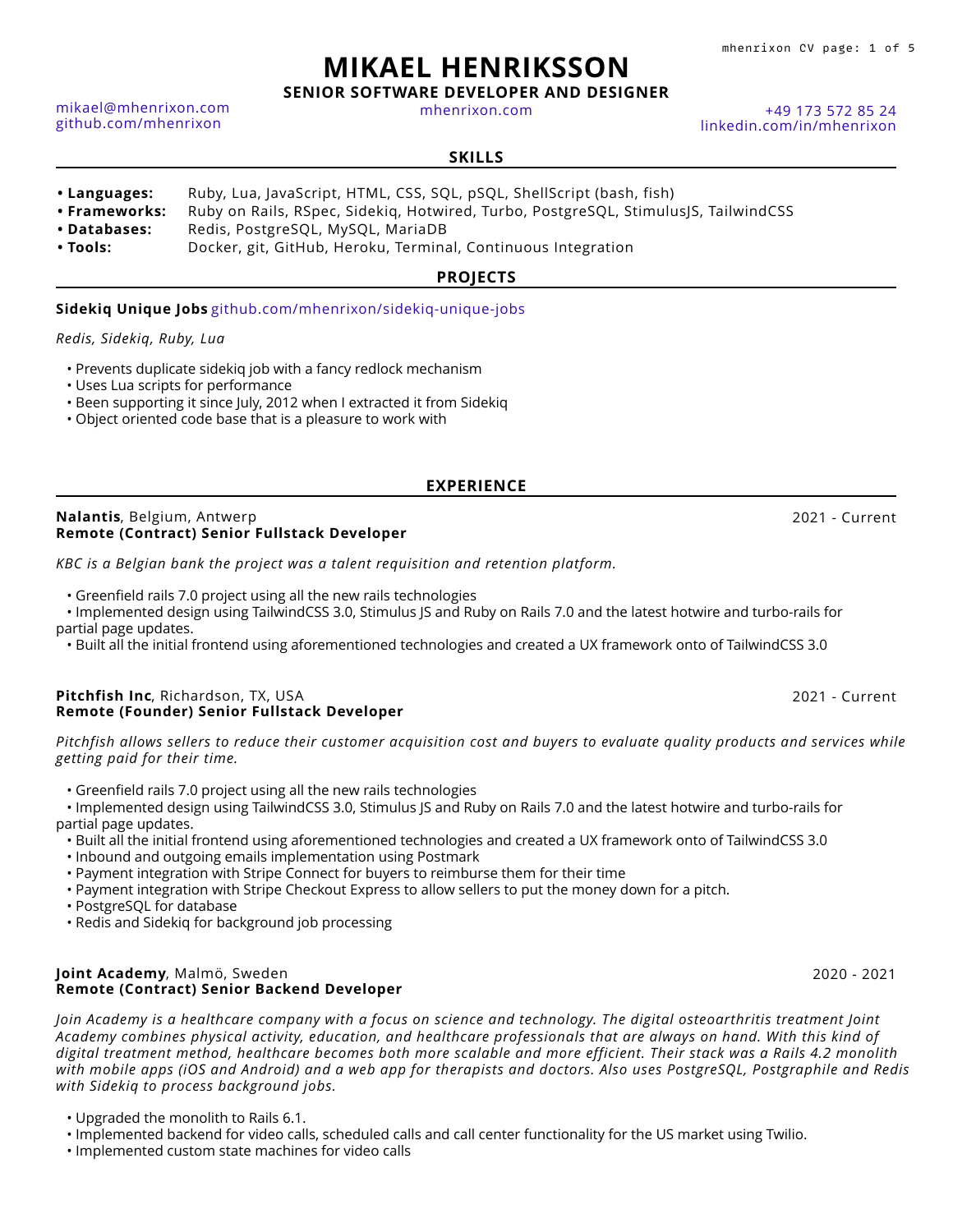### **solarisBank AG**, Berlin, Germany 2017 - 2018 **Remote (Contract) Senior Backend Developer**

*solarisBank is a Berlin-based fintech company that offers Banking as a Platform services with its German banking license. Their primary code is written in Go, Ruby (using Grape API) and Elixir. They run Docker containers using Consul. Concourse CI for continuous integration and delivery.*

• Part of building a fully autonomous agile team.

- Upgraded all the hundreds of other dependencies (ruby gems) in the monolith
- Reduced production docker image size from 1,6 GB to 395 MB
- Dockerized development environment, sprinkling that little Makefile magic on top of docker.
- Improved test suite performance (inside docker) from 80+ minutes to ~12 minutes
- Designed and built out an event-driven micro service architecture template with RabbitMQ for messages.

#### **Wundertax Gmbh**, Berlin, Germany 2020 - 2020 **Remote (Contract) Fullstack Developer**

*Wundertax makes the complex German tax system easily accessible to everyone. They have a micro service architecture running Docker containers on Kubernetes. Their primary code is written in Ruby (using Ruby on Rails and React) but also some Go and Python. GitlabCI for continuous integration and delivery.*

- Instrumental in migrating all ruby services from Gitlab, CircleCI and DEIS to GitlabCI and Kubor/ Kubernetes.
- Implemented various new rules for the tax year 2019

• Streamlined the development environment for all services using Docker with a little Makefile magic to create some external dependencies

- Extracted core business logic from ruby gems and monolith into several new rails services
- Improved testing reliability and code coverage
- Upgraded all services to Rails 6.1 and Ruby 2.7.2

#### **solarisBank AG**, Berlin, Germany 2018 - 2019 - 2019 - 2019 - 2019 - 2019 - 2019 - 2019 - 2019 - 2019 **Remote (Contract) Senior Backend Developer**

*solarisBank is a Berlin-based fintech company that offers Banking as a Platform services with its German banking license. Their primary code is written in Go, Ruby (using Grape API) and Elixir. They run Docker containers using Consul. Concourse CI for continuous integration and delivery.*

- Extracted person identifications from monolith into new service
- Migrated to new person identifications service with close to zero downtime
- Developed core functionality on PSD2 initiative (open banking)
- Developed partner invoicing for person identifications
- Developed customised signing endpoint

#### **mhenrixon Consulting**, Blankenburg (Harz), Germany 2018 - 2018 - Current **Remote (Founder) Senior Backend Developer**

*mhenrixon Consulting provides consulting services as Subject Matter Expert specializing in system development*

• See all the various remote freelancing roles during this time period

#### **ProSiebenSat.1**, Munich, Germany 2018 - 2018 **Remote (Contract) Senior Backend Developer**

*ProSiebenSat.1 is a cable TV network operator in Germany.*

- Stabilisation of all systems
- Developing structured logging
- Setting up continuous integration
- Setting up continuous delivery
- Standardisation of processes
- Rolled out a mongodb cluster
- Developed an automated mongodb backup system

mhenrixon CV page: 2 of 5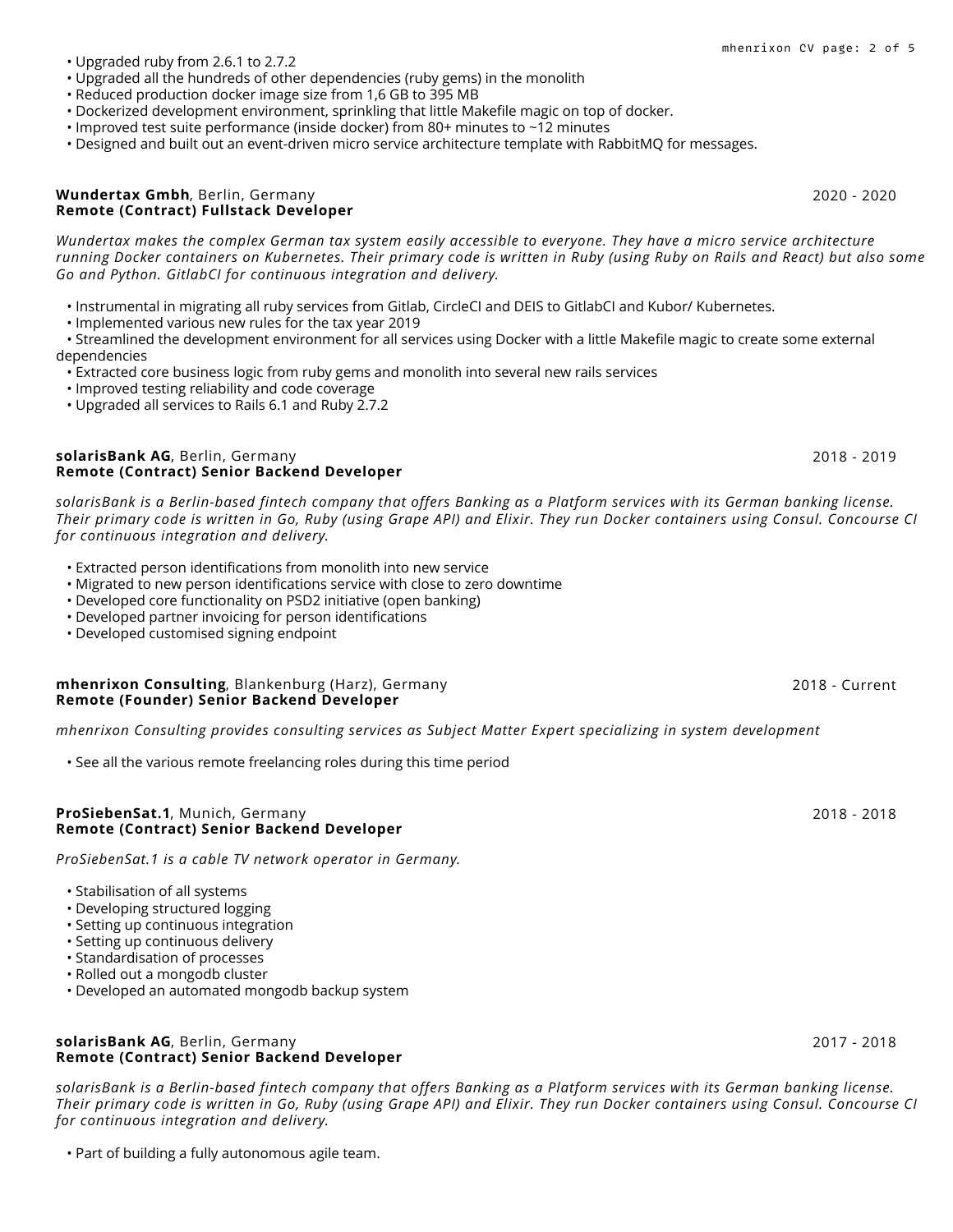• Contributed greatly in overall improvements of everything from how docker is used to improving build times, test times, reliability of tests to how the team worked together. mhenrixon CV page: 3 of 5

• Developed a service to handle data change requests (part of the core banking offering).

- Developed a feature flags solution.
- Developed an IBAN lookup and validation service.
- Developed a service for screening people for PEP hits.
- Developed functionality for statement of accounts.
- Developed functionality for bank statements.
- Developed functionality for standing orders.
- Developed functionality for dealing with account limits.

#### **Reevoo Ltd**, London, England 2016 - 2017 **Remote (Contract) Senior Backend Developer**

*Reevoo helps companies create better products by providing honest and reliable reviews of said products. Their primary code is written in Ruby (using Ruby on Rails) with a more traditional web application approach.*

- Performance and scalability improvements to the systems that handle grouping of product reviews
- Designed and implemented a logging, monitoring and alerting system for standardized logging (See https://github.com/reevoo/sapience-rb for more info)

#### **Cubits**, Berlin, Germany 2016 - 2016 **Onsite (Employment) Senior Backend Developer**

*Cubits is an all-inclusive platform to buy, sell and accept Bitcoin. Their easy-to-use interface allows users to buy and sell Bitcoin instantly with 17 supported currencies. The Cubits Wallet offers secure Bitcoin storage and easy Bitcoin transfers and payments. They work in tandem with Credit Card providers, Onlinebanktransfer.com, Sofort, OK Pay, Dotpay, SEPA and Swift to offer our customers a fast and easy buy and sell process. Cubits' flexible API allows merchants to accept Bitcoin immediately, offering various shopping cart plugins including Shopify, WordPress, Magento, Shopware or osCommerce.*

• Integrations with third party payment systems.

#### **Crealytics GmbH**, Berlin, Germany 2015 - 2016 **Onsite (Employment) Senior Backend Developer**

*Crealytics helps companies lower their google ad campaign spendings by automatically optimizing numerous variables. Their primary code is written in Ruby (using Grape API) running Jenkins CI for continuous integration and delivery.*

- Improved Continuous Delivery by creating a true pipeline using Jenkins and Jenkins Workflow
- Designed and implemented a Message Bus using Kafka on Apache Mesos
- Improved the local workflow with docker-compose
- Implemented NewRelic monitoring for all microservices recording cross application transactions
- Designed a reverse proxy/api gateway using Kong
- Designed the backend implementation of an activity feed

#### **Hero Gaming AB**, Malmö, Sweden 2015 - 2015 - 2016 2017 - 2015 - 2015 - 2015 - 2015 - 2015 - 2015 - 2015 - 2016 **Remote (Contract) Senior Backend Developer**

*Hero Gaming creates multi-branded gamified online Casinos. Their primary original product Casino Saga (now Casino Heroes) was almost entirely developed by me. Their stack is a modular Ruby on Rails app with different rails engines for different game and transaction providers. Uses PostgreSQL database for storage and is hosted on their own hardware. Continuous delivery was developed using Chef and vmWare back in 2013 due to Docker not really being a thing yet.*

• Designed and implemented payment transactional system; a scalable design created with the intent that newer and less experienced developers could access and change without effecting performance or extendability

- Automated server provisioning using chef
- Developed full test coverage for server configuration for both unit and integration tests
- Optimized CasinoSaga API to serve up to 2500 requests per minute on a single physical host
- Optimized the seamless wallet servers to respond in average 100-200ms per money transaction
- Developed API integrations from AngularJS to said API
- Developed integrations with gaming providers in AngularJS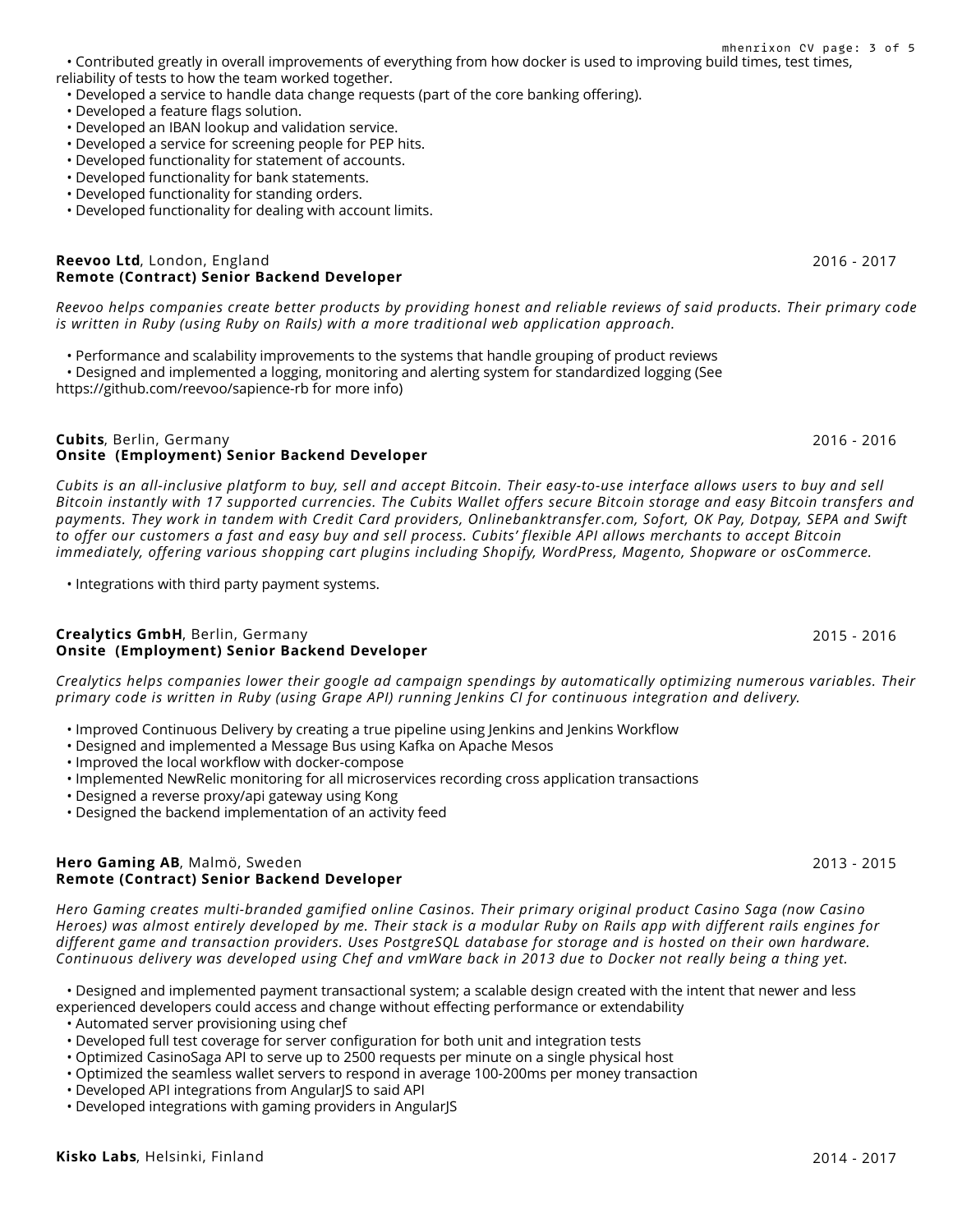# **Remote (Contract) Fullstack Developer**

*Kisko Labs is a software company whose mission is to help businesses build in a digital world. We are your trusted advisor whether you need software development, service design, UX or UI design. Kisko Labs bought and migrated our WODstack product with all customers over to their WODconnect application.*

- Implemented recurring card payments for PRO Accounts with Stripe
- Ongoing performance optimizations
- Upgraded Ruby on Rails from 3.2 to 4.2
- Implemented Gym membership billing with Stripe

## **Form26 Ltd**, Richardson, TX, USA 2011 - 2014 **Remote (Founder) Fullstack Developer**

# *Form26 was a software development company hell bent on solving the software needs of the founders.*

• Created http://taskk.it using Ruby on Rails, PostgreSQL a program that automatically fills allotted "time to spend on tasks" based on custom algorithms (patent pending)

• Created http://wodstack.com using Ruby on Rails, PostgreSQL and and Elastic Search. WODstack was later sold to a Finnish company (Kisko Labs) and all customers migrated to WODconnect http:// www.wodconnect.com

- **Remote (Founder) Senior Backend Developer** *Zoolutions AB provided consulting services as Subject Matter Expert specializing in system development* • See all the various remote freelancing roles during this time period **HL Design & Media AB**, Växjö, Sweden 2012 - 2013 **Remote (Employment) Senior Fullstack Developer** • Developed a highly scalable localization backend for the flagship WM3 • Optimized server processing times approximately 75% for WM3 • Developed a widget based intranet using AngularJS **Evry One**, Växjö, Sweden 2011 - 2012 **Remote (Employment) Senior Software Developer**
	- System developer on Jeeves

• Developed a mobile web application for internet explorer mobile / windows ce 5

• Onsite SQL performance optimizations for customer located in central Manhattan, New York

# **Play'n GO**, Växjö, Sweden 2010 - 2011 **Remote (Employment) Senior Software Developer**

• Developed a Ruby-on-Rails e-commerce system for Opticians reseller with focus on ease of use for placing orders

• Designed and developed a security system for a Windows Form app with corresponding WCF service

• Integrated payment solutions and game providers into existing backend system to provide PNG's customers required payment options

- Upgraded existing web application to .NET 4, NHibernate 3, and MVC 3
- Developed an integration with ATG into existing backend systems

• Set up continuous integration environment with possibility of 1-click deployments and upgraded to .NET 4.0

- Developed payment and shipping modules for a PHP e-commerce application
- Managed various required upgrades and major maintenance tasks for proper scalability
- Designed SMS billing application to build away errors from current system
- Created a 3-tier subscription based app for mobile applications and web applications

**Zoolutions AB,**, Landsbro, Sweden 2007 - 2018